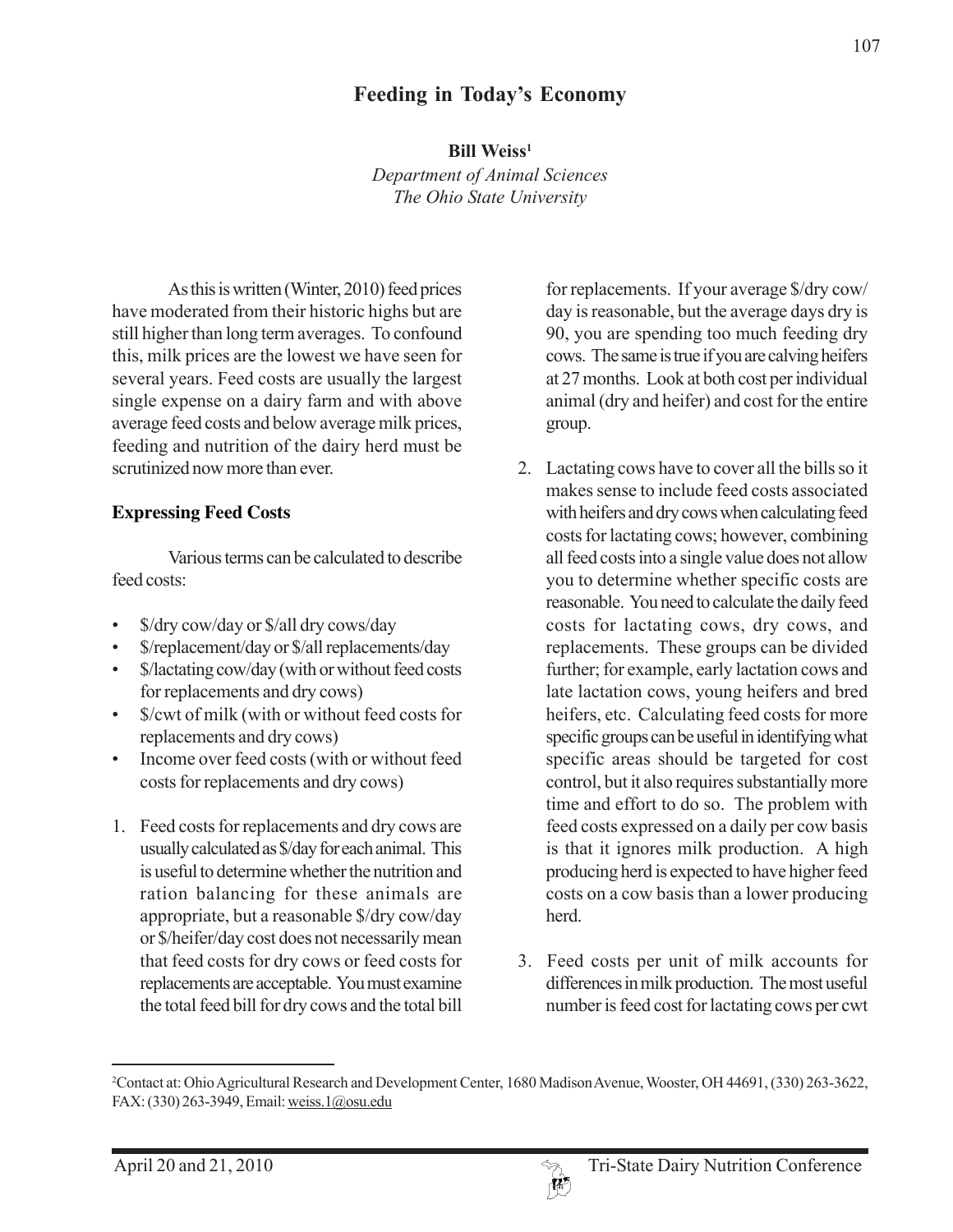of milk. Including feed costs for dry cows and replacement (i.e., total feed costs/cwt milk) allows you to compare your farm to others but does not allow you to determine what areas of nutrition are cost-effective and which areas need work. The problem with expressing feed costs as \$ for lactating cows/cwt of milk is that it ignores milk composition. Milk with a higher fat and protein concentration is worth more and may cost more to produce than milk with lower fat and protein.

4. Income over feed costs **(IOFC)** solves the problem of varying milk composition; however, IOFC is very sensitive to milk price. Feed costs can be excessive on a farm, but with a high milk price, the IOFC might look fine. On the other hand, a farm might have excellent feed cost control, but the price of milk is low making IOFC look bad.

No single expression of feed costs is appropriate for all situations. When evaluating a diet change, make sure you evaluate the correct measure of feed costs. If an additive is supposed to increase milk protein, do not evaluate that feed additive by comparing \$/cwt of milk, use IOFC. On the other hand, if you are comparing last month's diet to this month and milk prices changed, \$/cwt would be better than IOFC.

### **Feed Cost Control**

Numerous factors affect feed costs and numerous approaches can be used to change them. Feed cost factors can be divided into the following broad classes:

- 1. Herd structure,
- 2. Ingredient selection,
- 3. Ration formulation specifications,
- 4. Feed wastage and shrink, and
- 5. Marketing/purchasing.

Marketing deals with contracting, futures, timing purchases, comparing suppliers, etc. These topics are beyond the scope of this paper (and my knowledge) and will not be discussed further.

## *Herd structure*

How can you reduce feed costs by about \$0.30/cwt of milk for a 100 cow herd averaging 70 lb of milk? Calve heifers at 24 months rather than 27 months. Herd structure, especially the number of replacements and dry cows (i.e., animals on welfare) has a substantial affect on feed costs. Reducing the number of heifers on the farm by calving at the correct age and keeping culling rate reasonable reduces the number of 'nonproductive' animals you have to feed (Table 1). Numerous resources are available on the proper feeding and management of heifers so that they will calve at the right age. Proper facilities, good nutrition and genetics, and general good cow management will all help keep culling at an acceptable rate. A little more attention to heifer management may have a much bigger effect on feed costs than the next 'new and improved' feed additive.

# *Ingredient selection*

Often this is what most people start thinking about when controlling feed costs are discussed. The question that is often asked is "What can I feed that is cheap?", but the more correct question is, "What combination of ingredients will result in a lower cost diet, without adversely affecting milk yield"? Ingredient selection can have a substantial impact on feed costs, and ingredient prices should be monitored on a regular schedule. This does not mean diets should be changing constantly to chase the lowest ingredient prices. But, long term trends should be examined to determine if different ingredients should be included in diets. A study of ingredient costs from January 2005 through January 2009 was conducted by Dr. Normand St-Pierre (The Ohio State University, Columbus, personal

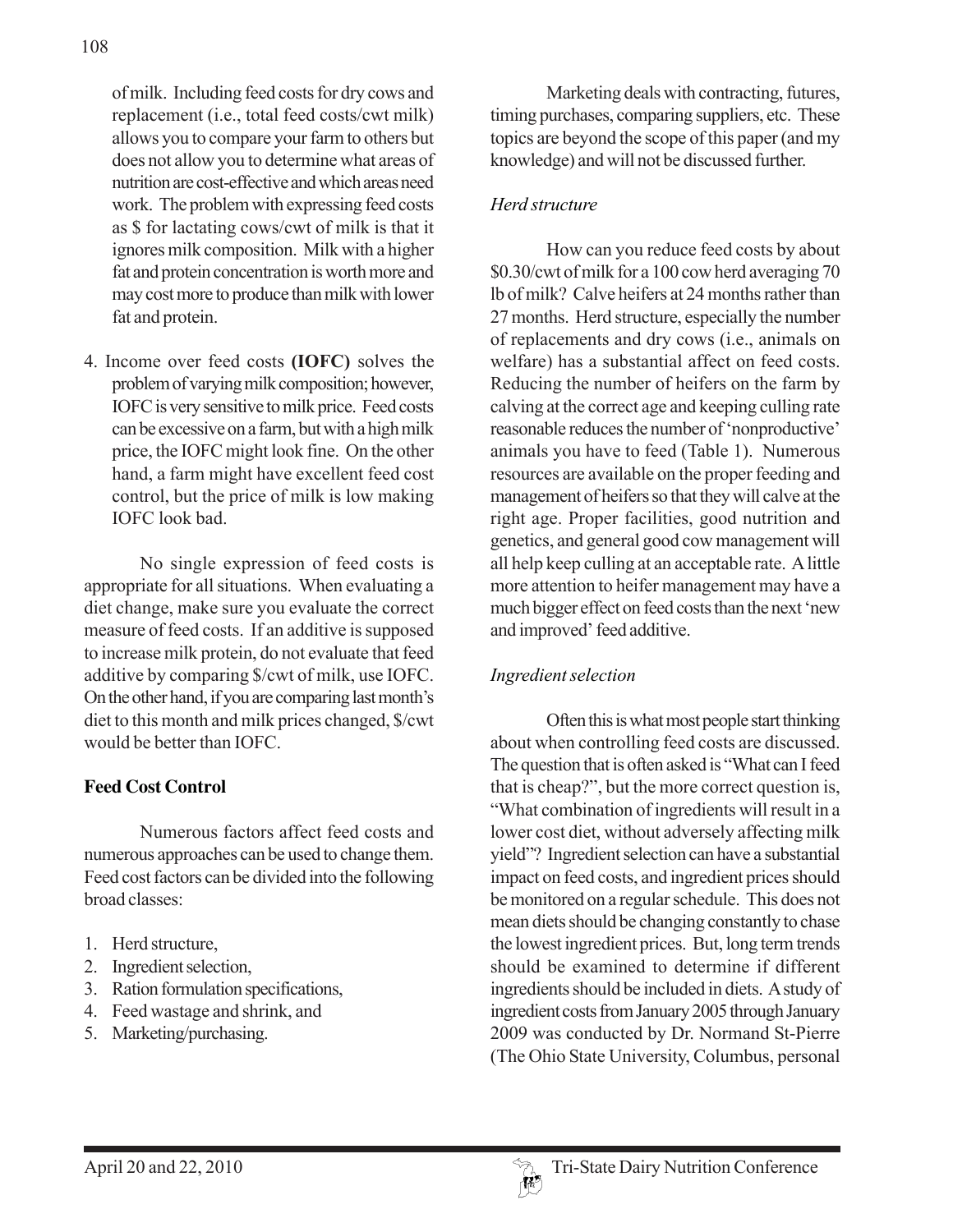communication) using prices from Ohio markets. Several feeds provided more nutrients per dollar than the general market the majority of the time (i.e., good buys most of the time). Conversely, several ingredients were consistently overpriced (i.e., provided fewer nutrients per dollar than the market average). Although past performance is no guarantee of future performance (this sounds like a disclaimer on a mutual fund), feeds in the 'Usually a Bargain' list should be considered, whereas feeds in the' Rarely a Bargain' list need to be evaluated carefully (Table 2).

The value, not the price, of an ingredient depends on its nutrient content and other factors, such as consistency, supplier support, and 'quality of the product'. An ingredient may be extremely cheap (or even free), but if it is spoiled and has pockets of mold throughout the load, it probably is worth less than free. A product that is highly variable in nutrient composition is worth less than one that is consistent, but at this time, we cannot put an dollar value on that. A supplier that can answer questions, provide technical support, and goes the extra mile to ensure your satisfaction provides definite value, but we cannot put a dollar value on it. The information in Table 2 does not consider any of the above factors, but you need to include those in your decision making.

## *Ration formulation specifications*

We have reasonably accurate estimates for the requirements of many nutrients; however, in practice, diets are usually over formulated (i.e., a safety factor is used so that a diet exceeds the nutrient requirements of the average cow). A safety factor can be defined as the degree to which a nutrient is overfed to reduce the likelihood that the nutrient will be deficient or will limit milk production. For example, a cow may require 100 g of calcium for her level of milk production, but the diet is formulated to provide 120 g (a safety factor of 20%). For most nutrients, safety factors are

absolutely essential to obtain maximal herd productivity. The question is not whether diets should be over formulated, but rather "How much should we over formulate?" The answer to that question is not a constant. It depends on milk price, feed costs, ingredients used, pen grouping system, farm/feed management, and also varies among different nutrients.

Some general relationships regarding safety factors include:

- As milk price increases and/or feed costs decline  $\rightarrow$  Greater over formulation
- As milk price decreases and/or feed costs increase  $\rightarrow$  Less over formulation
- Use of variable ingredients  $\rightarrow$  Greater over formulation
- Use of consistent ingredients  $\rightarrow$  Less over formulation
- Homogenous (parity, stage of lactation) pens  $\rightarrow$  Less over formulation
- Heterogeneous pens  $\rightarrow$  Greater over formulation
- Good feeding management (recipe is followed, test silage DM, proper mixing, standard operating procedures are used, etc.)  $\rightarrow$  Less over formulation
- Poor feeding management  $\rightarrow$  Less or greater over formulation
- Poor facilities/poor general management  $\rightarrow$ Less over formulation

Milk/feed prices. The relationship between the magnitude of the safety factors and milk and feed price is basically risk versus reward. Over formulation of diets definitely increases feed costs. The higher the price of the ingredients, the higher the cost of over formulation. The reward of over formulation is potentially increased milk yields which may or may not occur. When milk is expensive and feed is cheap, the potential reward of more milk is usually worth the risk of higher feed costs. But when the opposite is true, a larger reward (i.e., greater marginal response in milk yield) is needed to cover the cost of over formulation.

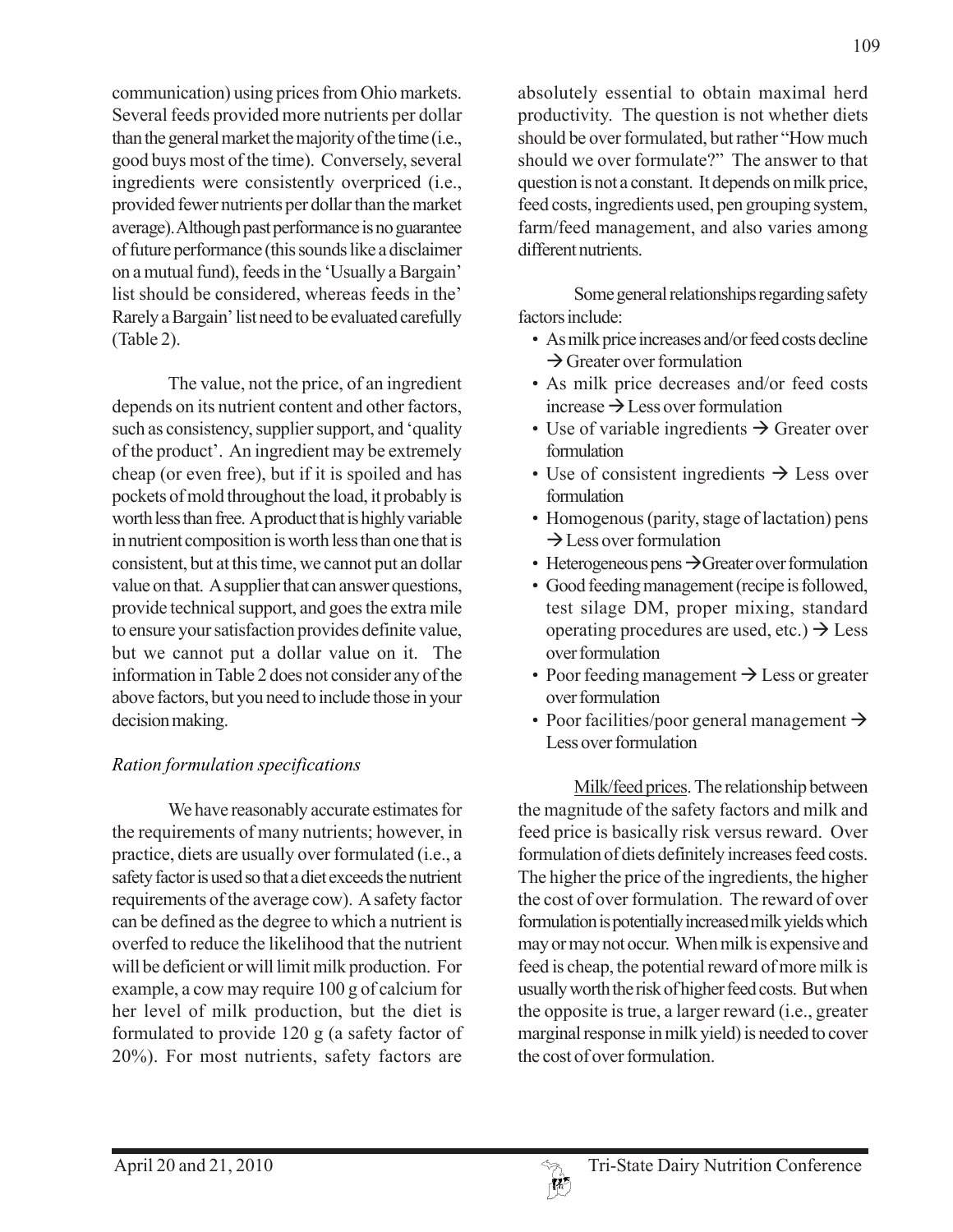Ingredient variation. The more variable the ingredients, the less confidence you have that the nutrient composition of the diet that is fed actually matches the formulated diet. On average, half the time, the diet will exceed your formulation goals, and half the time it will be below your goals. In theory, when a major nutrient is deficient, milk production will decrease, but when the nutrient is adequate, feeding more will not increase milk production. Therefore, the 50% of the time the diet contains more nutrient than expected, we do not expect a milk response, but the 50% of the time the nutrient is deficient, we expect milk yield to drop. The greater the variation (i.e., the less consistent the ingredients), the greater the potential drop in milk production.

Animal homogeneity within pens. A reason commonly given for over formulation is that if you feed for the average cow in the pen, cows producing above average will not get enough nutrients and yield will drop. This often will not occur because cows that produce more milk usually eat more feed, resulting in greater intake of nutrients. However, this is not true for early lactation cows; they can produce above pen average milk yields and have below pen average DM intake. The same is true for first lactation cows compared with more mature cows. Therefore, the variation in days in milk **(DIM)**, and to a lesser extent, parity, within a pen is usually more important than variation in milk yields. Pens that contain a diverse population of cows (based on DIM and parity) must be fed diets that substantially exceed the nutrient requirements of the average cow in the pen.

Feeding management. Good feeding management increases the confidence that the ration delivered to the cows is the ration that was formulated, and therefore, diets can be formulated to more closely match actual requirements. On the other hand, poor feeding management or poor general management may or may not dictate increased over formulation. With poor management,

you are less confident that the formulated diet is the diet delivered to the cows, which could indicate the need for greater over formulation. On the other hand, poor management means that factors other than nutrient composition may be limiting production and over formulation will simply increase costs and not affect milk yield. Another factor that needs to be considered is cow health. Over formulating diets with respect to energy usually increases the risk of acidosis. Farms with poor management can be at high risk for acidosis, and feeding a diet with excess energy may lead to substantial problems.

Nutrients. The potential costs of overfeeding a specific nutrient (e.g., inflated feed costs, health problems, toxicity, etc.) must be balanced with the potential costs of underfeeding a specific nutrient (decreased milk yields, lower reproductive efficiency, health problems) when determining safety factors.

*Vitamins and minerals.* Mild underfeeding of these nutrients will likely not affect milk yields but could increase health problems, such as mastitis and retained fetal membranes and might reduce reproductive efficiency. For Ca, K, Na, and Cl, requirements are reasonably well-established (NRC, 2001) and few real-world antagonists exist; therefore, only a small safety factor (perhaps NRC plus 10%) is needed. For P, most available data show that current NRC requirement is more than adequate, so essentially no safety factor is required. A larger safety factor should be applied to Mg because high concentrations of dietary K (which frequently occur) substantially reduce Mg absorption. Trace mineral absorption is more likely to be impaired because of antagonists than most macrominerals, and therefore, larger (perhaps NRC plus 20%) safety factors for several trace minerals are justified. If known antagonists are present (e.g., S and Mo), then concentrations of specific trace minerals should be increased further. Based on recent studies (Weiss and Socha, 2005; Hansen et al., 2006), the NRC requirement for Mn is too low,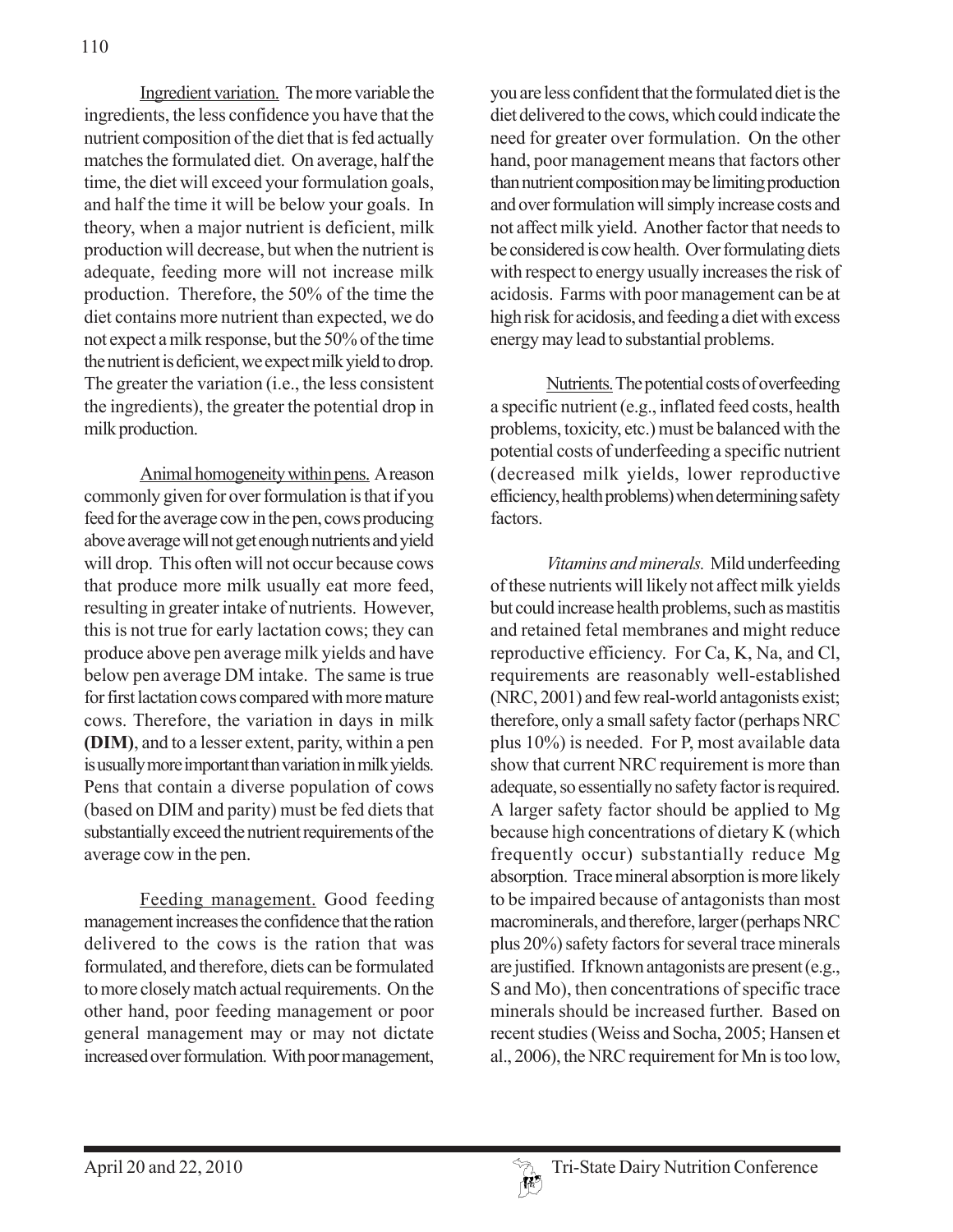111

and diets should contain approximately 2 times current NRC. The preponderance of available data show that feeding more than the current NRC recommendation for vitamins A and E to dry and lactating cows has no benefit (there are data showing positive effects of increasing vitamin E during the transition period). Although there are no data showing beneficial responses to feeding more vitamin D than currently recommended, there has been essentially no recent data evaluating vitamin D. In most cases, the safety factor for vitamins A, D, and E should be small (perhaps 10%).

*Energy and protein.* Rumen degradable protein **(RDP)** is inexpensive, but if it is deficient, milk yields could be reduced substantially. The NRC (2001) may overestimate the RDP requirement (Colmenero and Broderick, 2006), but because of low cost and potential positive milk or milk protein responses (Reynal and Broderick, 2005), actual dietary RDP should exceed the current NRC. The optimal safety factor for RDP has not been researched but probably is around 105% of NRC. Most feeds contain both RDP and rumen undegradable protein **(RUP)**; therefore, increasing RDP can also increase RUP and RUP is expensive. This is one reason why RDP should not be grossly overfed. Increasing RDP also increases MUN, and this has been related to reduced reproductive efficiency. Because the RDP requirement is a function of rumen fermentation and not milk production, the same safety factor can be applied to all lactating cows.

The optimum RUP is dependent on milk price, feed price, and the population of cows in a pen. If a pen includes cows of all stages of lactation (early, mid, and late lactation), in normal situations, the optimum milk production to balance for is about 1.25 X pen average milk yield (St-Pierre and Thraen, 1999), but you do NOT increase estimated DM intake based on the increased milk yield. For example, if the average cow in a pen is 150 DIM and produces 65 lb/day of milk, we expect her to

eat about 50 lb/day of dry matter **(DM)**. When formulating the diet for the pen, provide enough RUP to meet the requirements of a cow producing 65 x 1.25 = 81 lb/day of milk, but keep estimated DM intake at 50 lb/day. In the era of high feed costs and low milk prices, that safety factor might not be optimal, but at the current time, we do not know the optimal value. Grouping cows based on stage of lactation will allow lower safety factors for RUP. For a group of cows, past peak DM intake, the RUP safety factor could be reduced to about 1.15 X pen average milk yield. The early lactation group should be fed at 1.3 X pen average milk yield. In theory, net energy for lactation  $(NE<sub>r</sub>)$  should be fed at the requirement for the average cow in the pen, plus any desired change in body condition (i.e., no safety factor). The reason for this is that if cows are fed more energy than required, DM intake decreases so that  $NE_{\tau}$  intake is maintained. Because of all the errors in calculating NEL , it should probably be slightly overfed based on the average cow in the pen. However, the best guide for establishing the safety factor for  $NE<sub>L</sub>$  is to evaluate body condition score. If cows are too thin, increase energy density slightly. If cows are too fat, decrease energy density. Whatever adjustments are made, bear in mind the potential effects they might have on DM intake.

## *Feed wastage and shrink*

Feeds that spoil during storage or are wasted during feed mixing or by the cow costs the same as the feed that was consumed by a cow. Feed shrink (defined as feed lost or spoiled during storage) and waste (feed lost during feed delivery and while in the feed bunk) is estimated at 5 to 10%. This means that if your cows consume 1000 tons of feed DM in a year, between 50 and 100 tons of feed DM was lost via shrink and waste. To reduce shrink, follow good silage making practices (harvest at correct DM concentration, chop at correct particle length, fill quickly, pack well, and cover the bunker with plastic). Some silage additives can also

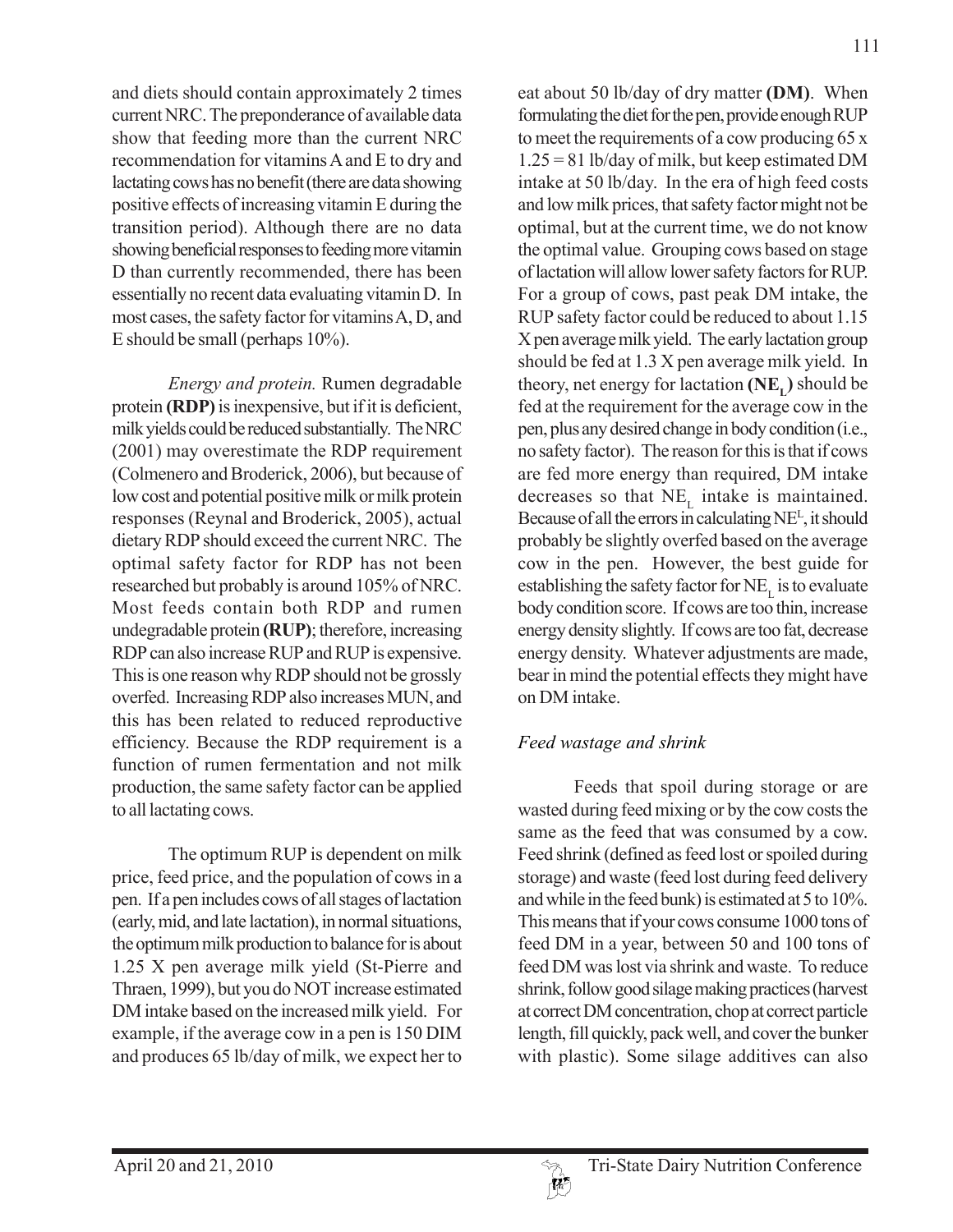effectively reduce shrink. Reduce shrink of other feeds by protecting them during storage, feed out fast enough (e.g., wet brewers or wet distillers usually should be fed within 7 days of delivery) and ensure that they are the proper DM when delivered to the farm (e.g., a load of concentrate that is 82% DM rather than 88% will probably mold and should not be accepted).

Waste can be reduced by proper silo face management (when removing silage from the silo, do not disturb the face any more than necessary and only remove as much silage as will be fed that day). Properly designed and maintained feed bunks will reduce waste (head locks reduce feed waste, while breaks in the curb and holes in the feed bunk increase waste). Over filling feed bunks and offering too much feed over a day increases waste. In most situations, feed refusals for a pen of lactating cows should average about 2% of what was fed, but if bunk space is limited or if diets are high in starch (high risk for acidosis) the amount of overfeeding should be increased. Diets that are too dry or have a wide variety of particle sizes (e.g., long hay, concentrate, and silage) lead to more waste by the cows.

### **Summary**

Controlling feed costs is more than simply buying cheap ingredients, although ingredient selection is important. Raising heifers to calve at 22 to 24 months and not having prolonged dry periods will reduce the feed dollars spent on unproductive units. Shop for nutrients and take advantage of local markets (e.g., Do you live near an ethanol plant?). Formulate diets for reasonable production goals. If factors such as poor facilities limit production rather than diet, do not waste money feeding for production that is not obtainable. Grouping cows based on stage of lactation, and to a lesser extent parity, will reduce feed costs by reducing over formulation.

#### **References**

Colmenero, J., J.O., and G.A. Broderick. 2006. Effect of dietary crude protein concentration on milk production and nitrogen utilization in lactating dairy cows. J. Dairy Sci. 89:1704-1712.

Hansen, S.L., J.W. Spears, K.E. Lloyd, and C.S. Whisnant. 2006. Feeding a low manganese diet to heifers during gestation impairs fetal growth and development. J. Dairy Sci. 89:4305-4311.

National Research Council. 2001. Nutrient Requirements of Dairy Cattle. 7th rev. ed. Natl. Acad. Press, Washington, DC.

Reynal, S.M., and G.A. Broderick. 2005. Effect of dietary level of rumen-degraded protein on production and nitrogen metabolism in lactating dairy cows. J. Dairy Sci. 88:4045-4064.

St-Pierre, N.R., and C.S. Thraen. 1999. Animal grouping strategies, sources of variation, and economic factors affecting nutrient balance on dairy farms. J. Anim. Sci. 77 (Suppl. 2):72-83.

Weiss, W.P., and M.T. Socha. 2005. Dietary manganese for dry and lactating Holstein cows. J. Dairy Sci. 88:2517-2523.